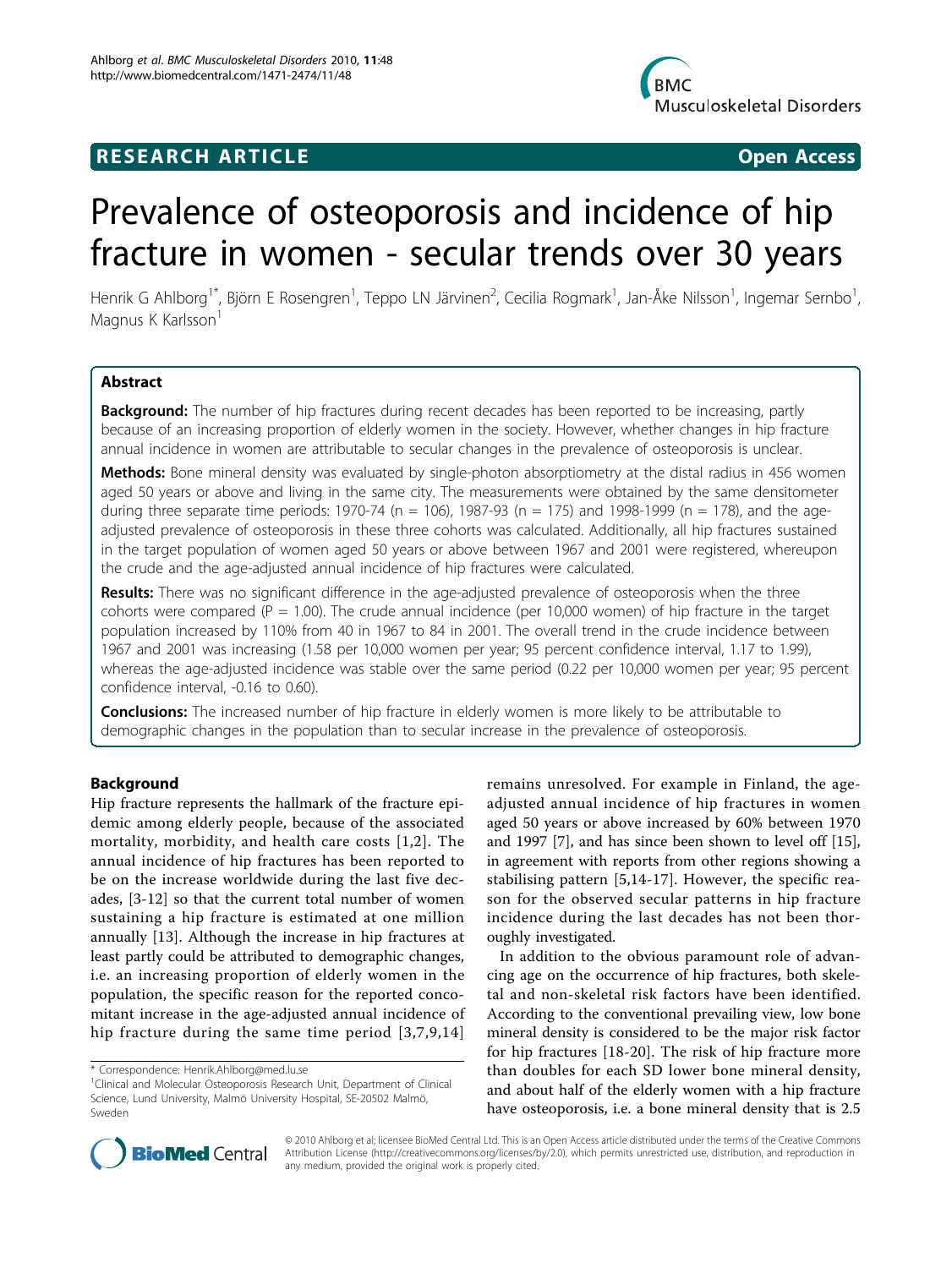<span id="page-1-0"></span>SD below the mean of the young population [[21\]](#page-5-0). Although the prevalence of osteoporosis has been characterised in several populations [[22](#page-5-0)-[26](#page-6-0)], to our knowledge, no study has investigated long-term secular patterns in the prevalence of osteoporosis, or addressed the question whether the increased incidence of hip fracture during the last few decades could be attributable not only to demographic changes in the population but also to an increased prevalence of osteoporosis.

This study was therefore designed to characterise secular patterns in the prevalence of osteoporosis and the incidence of hip fracture within the same female target population during the last three decades.

## Methods

#### **Target population**

Demographic data concerning the target population were drawn from the Yearbook of Local Statistics, which includes the annual number of inhabitants in the city of Malmo, Sweden, by gender and one-year age groups. In 1967, the female population in Malmo was 134,586. During the 34-year period 1967 to 2001, the female population increased by 0.6 percent, whereas the percentage of women aged 50 years or above increased from 35 to 39 percent, and the number of women aged 85 years or above increased from 1,499 in 1967 to 5,646 in 2001.

#### Study group for bone mineral density measures

We included bone mineral density measures collected between 1970 and 1999 from three different normative cohorts of women aged 50 to 90 years from the target population. The study group consisted of 456 women measured during three different time periods: (1) 106 women were measured between 1970 and 1974 [[27\]](#page-6-0); (2) 175 women between 1987 and 1993 [\[28,29](#page-6-0)]; and (3) 178 women were measured between 1998 and 1999 [[30\]](#page-6-0). The subjects in the first two samples were recruited in the same manner: by asking hospital personnel and their relatives, and visitors to hospital in-patients, whether they would participate in a bone mineral study. All were without known metabolic disease or other conditions known or suspected to interact with the bone mineral density. The third cohort was population-based. An invitation letter was sent to 273 women randomly selected from the National Population Records. The attendance rate was 65%. Characteristics of the study group are presented in Table 1 and Table 2.

## Measurement of bone mineral density

Bone mineral density (mg/cm<sup>2</sup>) of the forearm was measured at a site 6 cm proximally of the ulnar styloid process by single-photon absorptiometry according to a protocol described in detail previously [[31](#page-6-0)]. The

| Table 1 Age distribution of the study participants   |
|------------------------------------------------------|
| subjected to bone mass measurements in three cohorts |
| of women measured in 1970-74, 1987-93 and 1998-99.   |

| Age class (years) | Cohort<br>Cohort<br>1987-93<br>1970-74 |           | Cohort<br>1998-99 |  |
|-------------------|----------------------------------------|-----------|-------------------|--|
|                   | $n = 106$                              | $n = 175$ | $n = 178$         |  |
| Age 50-59         | 24                                     | 49        | 53                |  |
| Age 60-69         | 40                                     | 46        | 41                |  |
| Age 70-79         | 28                                     | 47        | 41                |  |
| Age 80-90         | 14                                     | 33        | 43                |  |

Table 2 Characteristics of the study participants subjected to bone mass measurements in three cohorts of women measured in 1970-74, 1987-93 and 1998-99.<sup>a</sup>

| Characteristic               | Cohort<br>1970-74 | Cohort<br>1987-93 | Cohort<br>1998-99 | P-value <sup>c</sup> |
|------------------------------|-------------------|-------------------|-------------------|----------------------|
|                              | $n = 106$         | $n = 175$         | $n = 178$         |                      |
| Age (yr)                     | 67(9.5)           | 68 (10.8)         | 65 (12.2)         | 0.01                 |
| Height (cm)                  | 163(6.0)          | 162(5.8)          | 162(6.9)          | 0.97                 |
| Weight (kg)                  | 67 (11.0)         | 66 (12.2)         | 69 (12.5)         | 0.08                 |
| Body-mass index <sup>b</sup> | 25(3.9)           | 25(4.4)           | 26(4.7)           | 0.08                 |

<sup>a</sup> Values are means(SD)

<sup>b</sup> The body-mass index is the weight in kilograms divided by the square of the height in metres.

<sup>c</sup> Comparing all three cohorts by analysis of variance.

precision of the method, measured as the week-to-week variation over one year, estimated by standardized phantom data, amounted to slightly less than 1% (coefficient of variation), which corresponds to the stochastic nature of the radiation and also to the geometrical uncertainty in the positioning of the phantom. The reproducibility in vivo, determined by duplicate measurements in 20 individuals measured on two occasions weeks or months apart, amounted to 4% (coefficient of variation). The calculation of reproducibility in vivo includes the assumption that the bone mineral density is unchanged between the two separate measurements. In this study the same densitometer was used throughout the study, and during the follow-up repeated measurements of a standardized phantom were undertaken every second week. The precision of the method measured as yearto-year variation during the follow-up, estimated by the phantom data, was for bone mineral density 1.8% (coefficient of variation). To determine whether there was any long-term drift of the densitometer during the follow-up, all phantom data were analyzed using a linear regression equation. This analysis showed no significant long-term drift of the equipment 0.1%/year ( $\mathbb{R}^2$ <1%; 95% CI -0.2 to 0.4) [[32\]](#page-6-0). Because of the replacement of the radiation source in 1980, all measurements thereafter were adjusted with the use of the data from the phantom.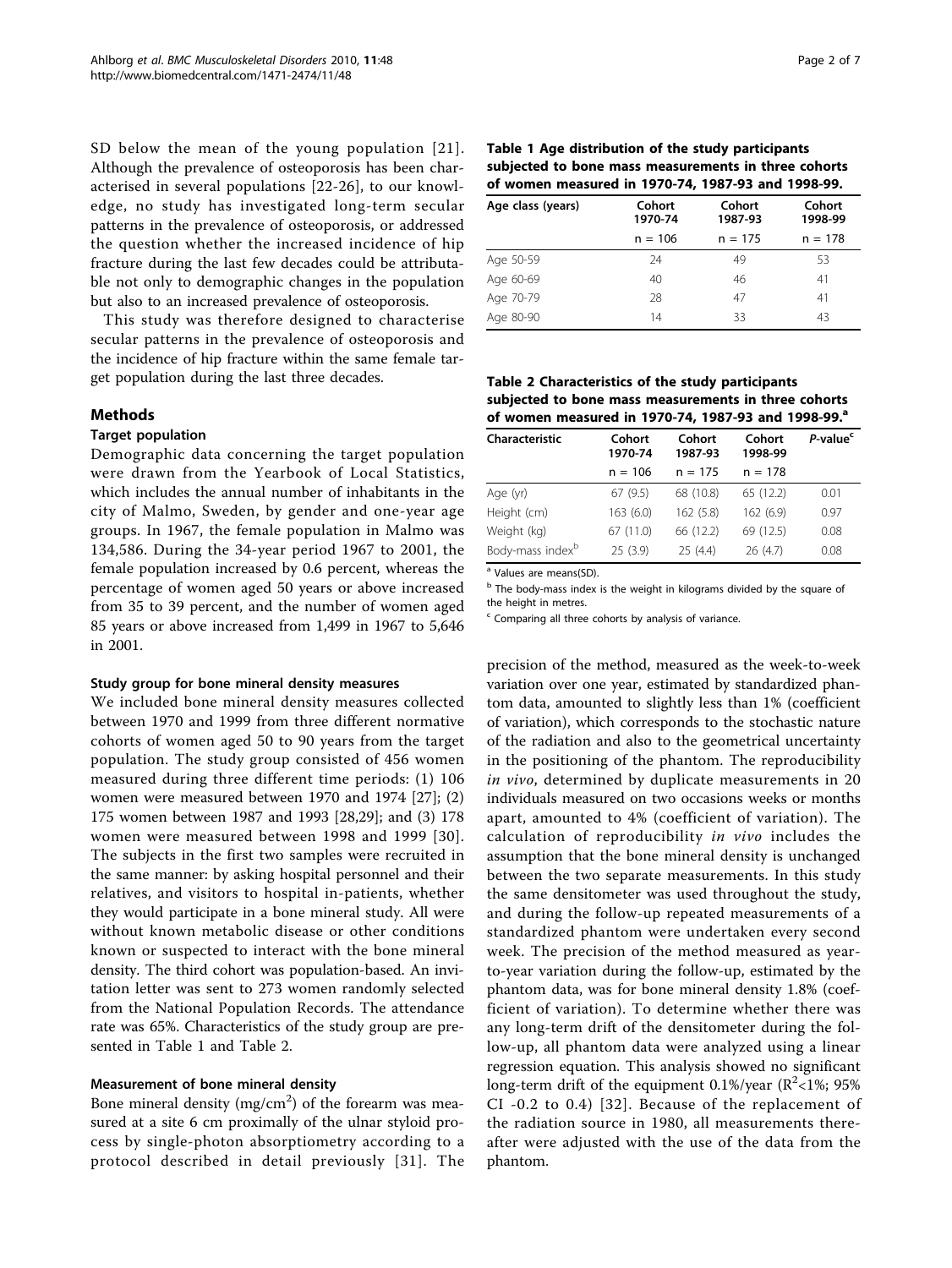## Definition of osteoporosis

The WHO cut-off values for the definition of osteoporosis were used [[33](#page-6-0)]. The cut-off values used in this study were derived from a non-population-based sample of 38 healthy women aged 20 to 39 years, measured at the forearm with the same densitometry equipment as in the present study in 1971. The mean (SD) bone mineral density at the distal measurement site in this young reference population was 542 (76) mg/cm<sup>2</sup>. Osteoporosis was defined as a bone mineral density value less than 2.5 SD below the mean of the young reference population.

# Registration of hip fractures

All fractures of the proximal femur (hip fractures), that occurred in the target population of women aged 50 years or older, in the time between 1967-68, 1974-75 [[34\]](#page-6-0), 1980-85[[35](#page-6-0)], 1987-95[[8](#page-5-0),[36](#page-6-0)] and 1999-2001 [[37\]](#page-6-0), were identified at the Department of Diagnostic Radiology and Department of Orthopaedics. Malmo University Hospital has the only emergency department in Malmo, and it has been estimated that more than 97% of all patients with a fracture sustained in Malmo are seen in its trauma unit[\[38](#page-6-0)] Subjects who had hip fractures sustained outside of Malmo were subsequently referred to the Orthopaedic Department for a follow-up visit at which the fracture was classified to ensure complete case ascertainment. Non-residents who were examined at the hospital were identified and excluded. The same fracture registration method was used throughout the observation period [\[8](#page-5-0)[,34](#page-6-0)-[36](#page-6-0)].

## Statistical analysis

To compare the bone mineral density in the three different cohorts the analysis of variance was used as well as the analysis of covariance with adjustment for age at examination. The prevalence of osteoporosis in the three cohorts were compared with each other by the chi-squared test as well as with logistic regression analysis, with adjustment for age at examination by direct standardisation. As the age-adjusted prevalence of osteoporosis was found not to differ between the three cohorts, all the data were merged and the age-specific prevalence of osteoporosis was calculated within fiveyear age classes in women aged 50 years or above. The age-specific prevalence and the demographic data of the target population were then used to estimate the annual prevalence of osteoporosis in the target population during the study period.

The incidence of hip fracture in women aged 50 years or above was calculated and expressed as the annual number of hip fractures per 10,000 women. In the calculation of the age-adjusted fracture incidence, age adjustment was done by direct standardisation with the mean population between 1967 and 2001 as the standard population. Time-trend analysis was done by linear regression analysis. Based on previous findings [[8](#page-5-0)], we selected 1985 *a priori* as the hypothetic year to test whether any trend-break in hip fracture incidence occurred during the study period. The difference between time-trend before and after this time-point was analysed in a regression model with an interaction term. All analyses were performed using the SAS ver 9.1 statistical analysis system (SAS Institute, Cary, NC, USA). A P value of less than 0.05 or a positive lower limit of the confidence interval for the time-trend analysis of hip fracture incidence was considered to indicate statistical significance.

Given the size of the study groups and the distribution of the bone mineral density, posthoc two-tailed power analysis yielded a detection of group differences in bone mineral density of between 22 to 25 mg/cm<sup>2</sup> with a significance criterion of 0.05 and 80% power.

# Ethics

At the start of the study in 1970, no permission from the institutional review board and no consent form were required; the women were asked to provide oral informed consent. However, later in the study, in 1998, written permission was granted by the ethics committee of the University of Lund (LU 208-98). The study was carried out in accordance with the Helsinki Declaration.

# Results

## Bone mineral density

The three cohorts of women measured in 1970-1974, 1987-1993 and 1998-1999 did not differ statistically significantly with regard to bone mineral density at the distal radius ( $P = 0.15$ , Table [3](#page-3-0)).

There was a statistically significant difference in age between the three cohorts ( $P = 0.01$ , Table [2](#page-1-0)). After adjustment for age, there also was no significant difference in bone mineral density between the three cohorts  $(P = 0.17,$  Table [3\)](#page-3-0).

## Prevalence of osteoporosis

The age-adjusted prevalence of osteoporosis varied between 11 and 15 percent in the women measured in 1970-1974, 1987-1993 and 1998-1999. However, there was no difference in the age-adjusted prevalence of osteoporosis between the three cohorts ( $P = 1.00$ , Table [3](#page-3-0)).

As the age-adjusted prevalence did not show a significant change over time, we calculated the age-specific prevalence of osteoporosis and applied these figures to the annual demographic data of the target population to estimate the annual prevalence of osteoporosis in the actual target population. The estimated annual prevalence of osteoporosis in the target population increased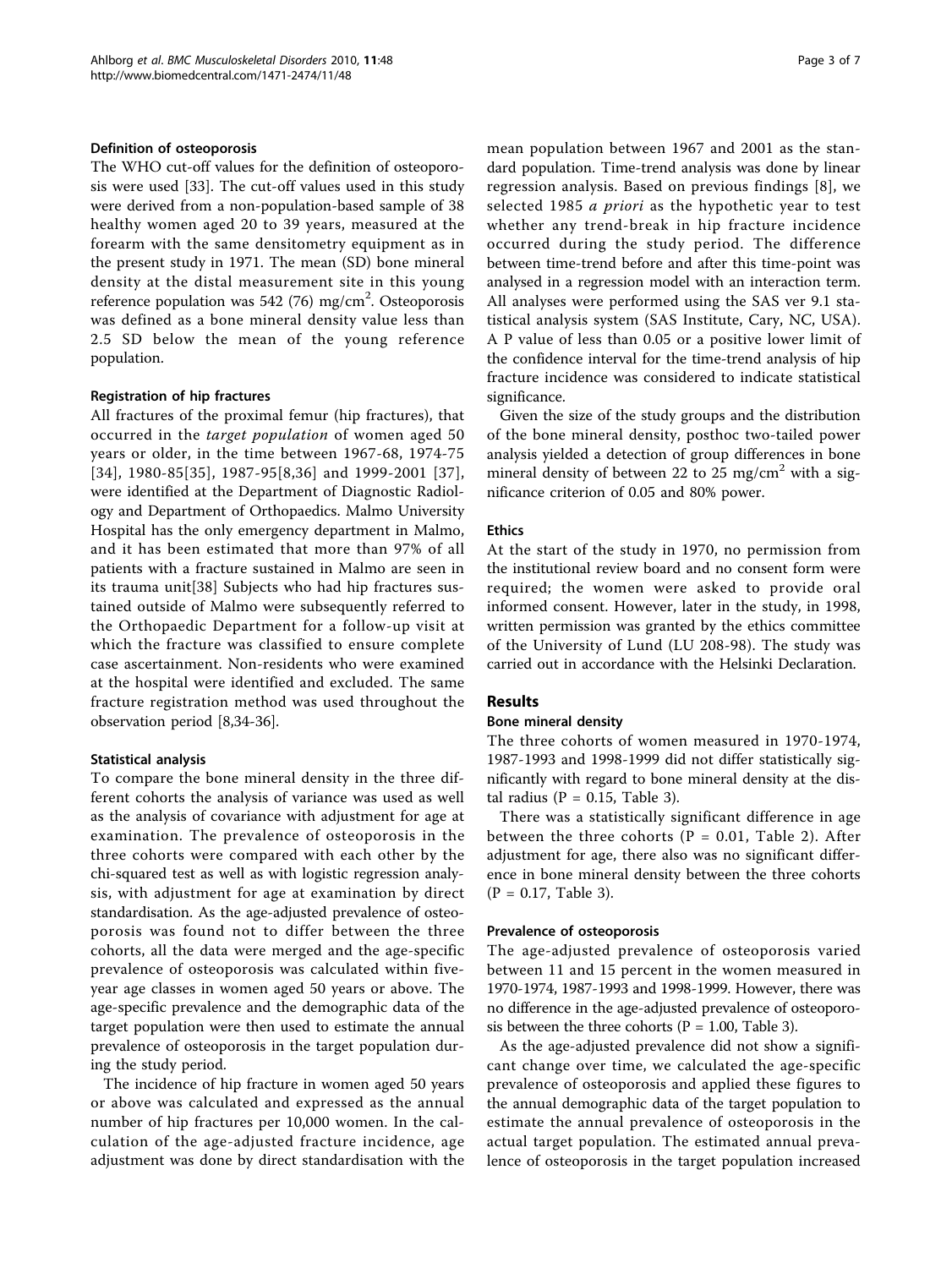| Measurements <sup>a</sup>                  | Cohort<br>1970-74 | Cohort<br>1987-93 | Cohort<br>1998-99 | P-value           |
|--------------------------------------------|-------------------|-------------------|-------------------|-------------------|
|                                            | $n = 106$         | $n = 175$         | $n = 178$         |                   |
| Bone mineral density (mg/cm <sup>2)b</sup> |                   |                   |                   |                   |
| Non-adjusted                               | 438 (422, 454)    | 453 (439, 468)    | 461 (446, 477)    | 0.15 <sup>d</sup> |
| Age-adjusted                               | 444 (430, 458)    | 460 (449, 471)    | 451 (440, 461)    | $0.17^e$          |
| Prevalence of osteoporosis <sup>c</sup>    |                   |                   |                   |                   |
| Non-adjusted                               | 15.1 (8.2, 22.0)  | 15.1 (9.7, 20.5)  | 14.9 (9.5, 20.2)  | 1.00 <sup>†</sup> |
| Age-adjusted                               | 13.6 (6.1, 21.2)  | 14.7 (8.9, 20.5)  | 11.0 (8.4, 13.6)  | 1.00 <sup>9</sup> |

<span id="page-3-0"></span>Table 3 Bone mineral density and prevalence of osteoporosis evaluated at the distal radius in three cohorts of women measured in 1970-74, 1987-93 and 1998-99.

 $\frac{1}{\sqrt{2}}$  The bone mineral density in the forearm was measured at a site 6 cm (distal radius) proximal to the styloid process of the ulna by single-photon absorptiometry.

<sup>b</sup> Values are mean (95 percent confidence interval).

<sup>c</sup> Values are percentages of valid measurements (95 percent confidence interval). Osteoporosis denotes a bone mineral density 2.5 SD below the bone mineral density in young healthy women.

<sup>d</sup> Comparing all three cohorts by analysis of variance.

<sup>e</sup> Comparing all three cohorts by analysis of covariance with adjustment for age.

<sup>f</sup> Comparing all three cohorts by chi-squared test.

 $9$  Comparing all three cohorts, with direct standardisation for age, by logistic regression.

by approximately 60% during the study period; from 1,061 per 10,000 women aged 50 years or above in 1970 to 1,698 per 10,000 women aged 50 years or above in 1999 (Figure 1).

#### Incidence of hip fractures

During the 34-year observation period from 1967 to 2001, altogether 1,136,435 person-years were generated and 8,059 hip fractures were registered in the target population of women aged 50 years or above. The annual number of hip fractures increased by 132% from 189 in 1967 to 439 in 2001. As the total number of women aged 50 years or above in the population increased only slightly during the observation period, the crude annual incidence (per 10,000 women aged 50 years or above) of hip fractures increased by 110% from 40 in 1967 to 84 in 2001 (Figure 2).

The overall pattern in the crude incidence between 1967 and 2001 was increasing (1.58 per year; 95 percent confidence interval, 1.17 to 1.99), and was predominantly observed in the time period from 1967 to 1985 (2.09 per year; 95 percent confidence interval, 1.09 to 3.09). Thereafter the incidence levelled off (0.36 per year; 95 percent confidence interval, - 0.46 to 1.19). The difference between the patterns before and after 1985 was statistically significant ( $P = 0.02$ , Figure 2).

After adjustment for an increasing proportion of elderly women in the target population, there was no statistically significant change in the age-adjusted incidence of hip fractures over the observation period (0.22



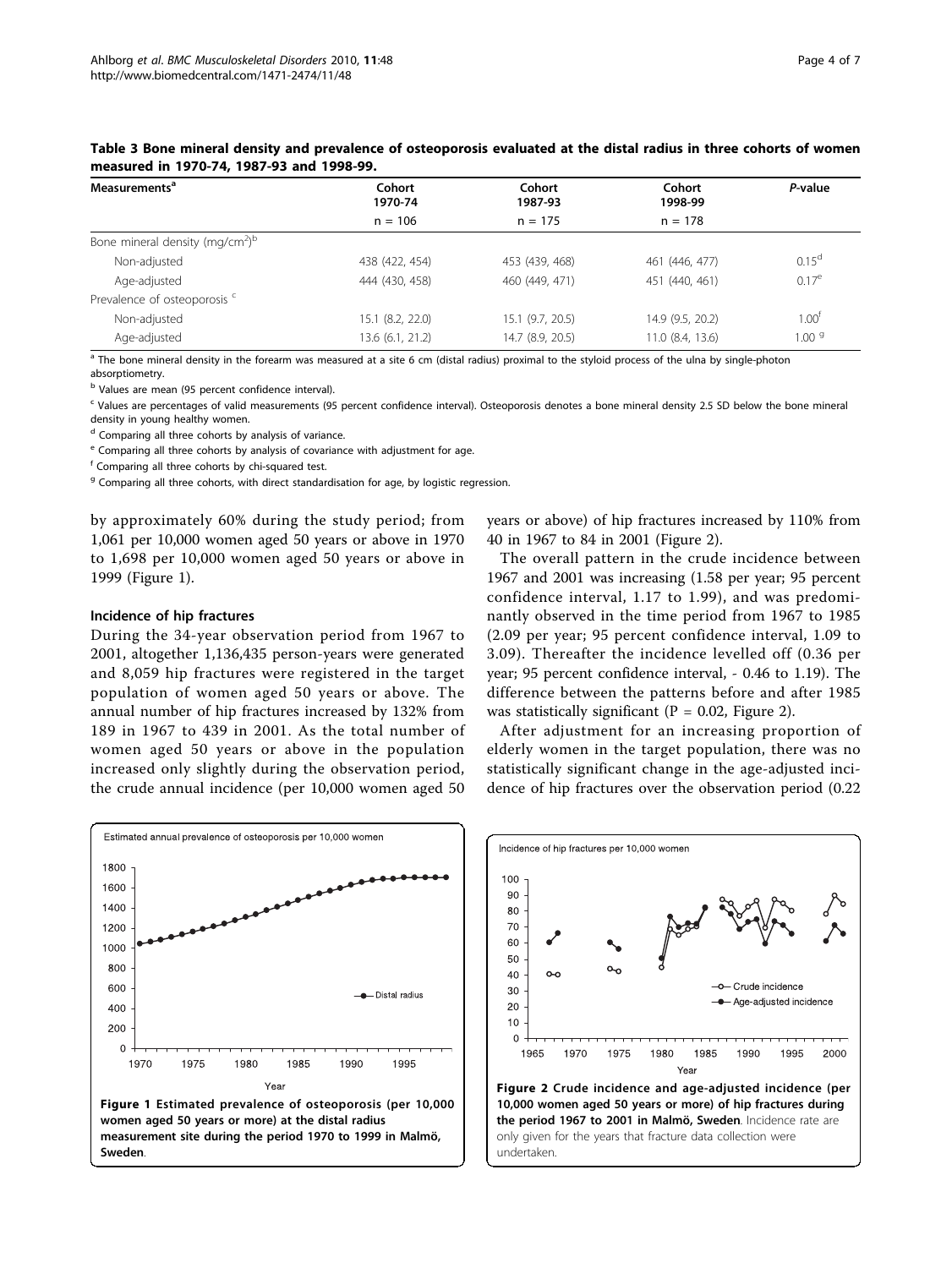per year; 95 percent confidence interval, - 0.16 to 0.60, Figure [2](#page-3-0)).

# **Discussion**

The results of this study show that despite a more than a doubling in the annual number of hip fractures in women aged 50 years or above in the past 30 years in Malmö, Sweden, there was no change in the ageadjusted incidence of hip fractures over the same period. Consistent to the finding of a stable age-adjusted annual incidence of hip fracture a stable age-adjusted bone mineral density as well as a stable prevalence of osteoporosis was observed during the same period. However, when the age-specific prevalences of osteoporosis in the study group were applied to the demographic changes in the whole population of Malmö, calculations suggested that both the total number of women aged 50 years or above with osteoporosis and the annual prevalence of osteoporosis in the target population increased during the observation period. Taken together, these findings suggest that the recent surge in the number of hip fractures of elderly is attributable to demographic changes in the population, i.e. a higher proportion of aged people, rather than to a proposed secular increase in the age-adjusted prevalence of osteoporosis.

Low bone mineral density is considered to be one of the major risk factors for hip fracture [[39\]](#page-6-0). The diagnosis of osteoporosis is also based on a measurement of bone mineral density, and is used for the clinical decision about treatment [[33\]](#page-6-0). The prevalence of osteoporosis has been found to vary considerable between different elderly populations (from 8% to 38%), and between measurement sites within the same population (from 3% to 26%) [[22](#page-5-0)[-26](#page-6-0)]. In this study the age-adjusted prevalence of osteoporosis varied between 11 and 15% during the study period and there was no tendency to any increasing age-adjusted prevalence of osteoporosis in women aged 50 years or above during the evaluated period. However, as the bone mineral density is an agedependent variable, i.e. the prevalence of osteoporosis increases with advancing age, the age structure of the whole population of women aged 50 years or above must be taken into account when estimating the annual prevalence of osteoporosis in a population. Accordingly, to analyse secular patterns in the annual prevalence of osteoporosis within a society, changes in the age structure must also be taken into account. Although the ageadjusted prevalence in this study was stable over time, the proportion of elderly women increased over time and thus the number of women in the whole population with osteoporosis increased.

The burden of hip fractures has increased considerably throughout the world over the last few decades as both the number and the proportion of elderly women have increased [\[12](#page-5-0)]. However, there have been indications of secular deterioration, as the age-adjusted annual incidence of hip fractures has been reported to be increasing in several populations between the 1950s and the 1980s, even after controlling for demographic changes [[3,5,7,9,14\]](#page-5-0). In this study, the rise in the crude incidence levelled off in the mid-1980s, whereas the age-adjusted incidence was stable during the whole observation period. This finding is consistent with studies from the USA (white) and England [[5,14,15,17](#page-5-0)], but contrary to studies from the USA (Hispanics), Singapore and Finland [[7,11,14](#page-5-0)]. Notably, a downturn in hip fracture incidence during the last decade has recently been noted in Finland[\[15](#page-5-0)]. However, the reason for the substantial variation in the secular pattern in the age-adjusted incidence between different populations is unclear.

One strength of this study was that the measurements obtained by singe-photon absorptiometry were performed using the same densitometer, without any significant long-term drift, throughout the study period. Furthermore, the system for the ascertainment of hip fractures was the same over the study period [[8](#page-5-0)[,34](#page-6-0)-[36](#page-6-0)], a well-evaluated method that minimised selection bias and misclassification bias, which are usually limiting factors in the use of admission or discharge registers.

However, our study has limitations that require consideration. First, the study group for the bone mineral density measurements were not strictly population-based and thus there is a potentially risk for a selection bias. It could be argued that a non population-based sample consists of healthier individuals and therefore, possibly, the bone mineral density will be overestimated in such a sample. However, the risk for selection bias could not be ruled out even in a population-based sample. A low participation-rate in a population-based sample may overestimate the bone mineral density because the nonresponders tend to have a lower bone mineral density than the responders [[40](#page-6-0)]. Second, the WHO diagnostic criteria for osteoporosis includes only postmenopausal women assessed by dual energy X-ray absorptiometry technique, but this measurement equipment was not introduced at the beginning of this study. However, it has been shown that bone mineral density measured at the distal radius by single-photon absorptiometry and at the hip by dual energy X-ray absorptiometry technique are highly correlated ( $r = 0.9$ ,  $P < 0.001$ ) [\[28](#page-6-0)], and that measurements at the distal radius by single-photon absorptiometry technique also predict hip fractures [\[41](#page-6-0)]. It should be noted that even if there is a high correlation between two different measurement techniques there will be a risk of systematic shifts in the data. In this study that could have lead to an under- or overestimation of the prevalence of osteoporosis as compared to if the osteoporosis diagnosis would have been assessed by dual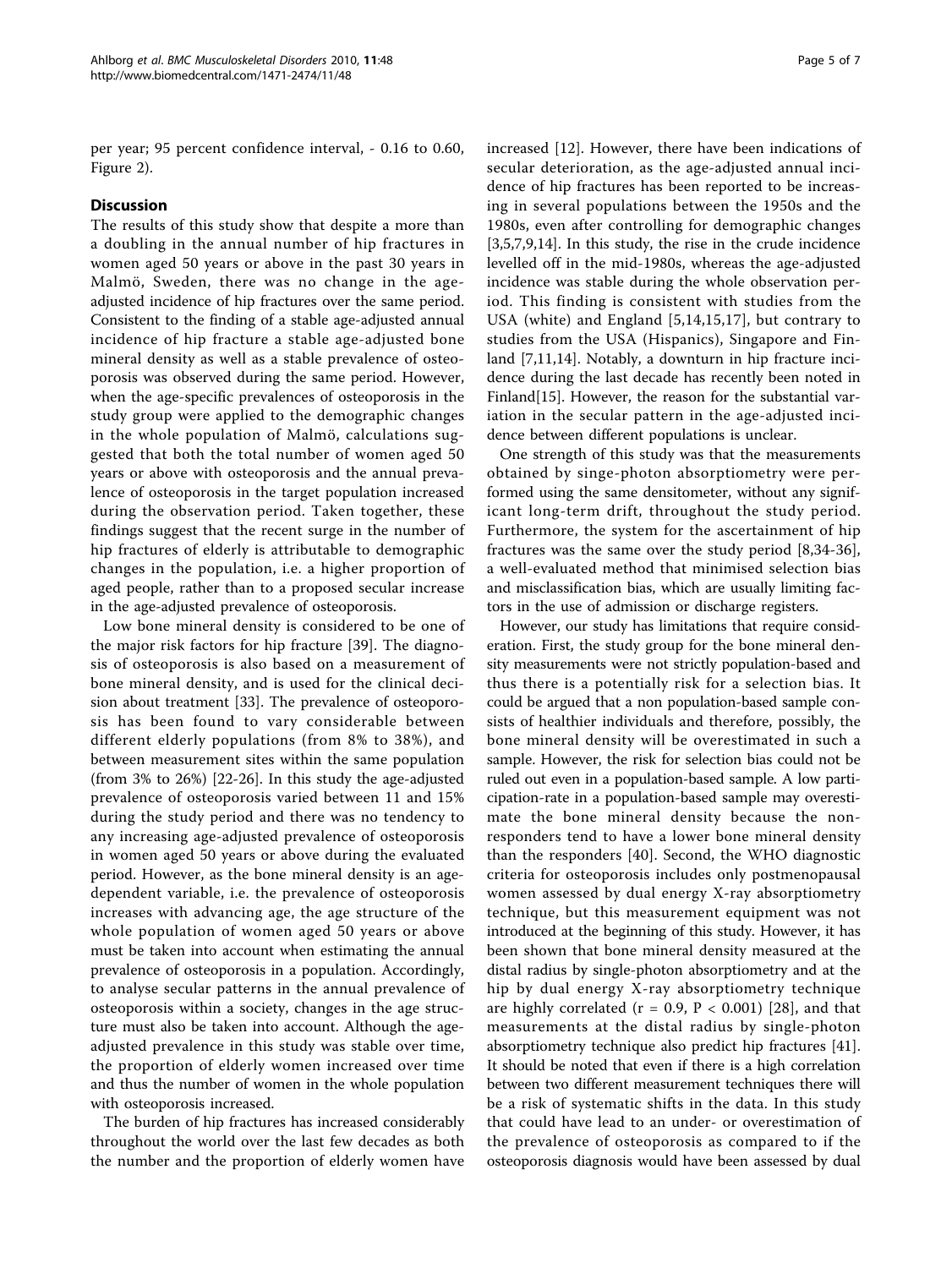<span id="page-5-0"></span>energy X-ray absorptiometry technique. However, as the aim of this study was to evaluate differences and secular patterns in osteoporosis prevalence between three different cohorts, such a systematic shift would not have influenced the results in this study. Moreover, in this study the cut-off values for osteoporosis were derived from a non-population based sample of young women. This may introduce an error in the diagnosis of osteoporosis. It is possible that the mean bone mineral density in a non-population based sample would have been higher than the mean bone mineral density of a populationbased sample. Accordingly, this may lead to an underestimation of the prevalence of osteoporosis in this study. However, as the same cut-off values were used in the comparison between the cohorts this would not have influenced the analysis in this study. Third, the relative small numbers of women in each of the three study cohorts lowered the statistical power of this study. However, posthoc power analysis showed that this study had an 80% power to detect a group differences in bone mineral density of between 22 to 25 mg/cm<sup>2</sup>, which corresponds to a group difference of approximate 0.25 SD. As a lowering of one SD in bone mineral density doubles the risk of sustaining a hip fracture, it is reasonable to define the minimal clinically important difference in bone mineral density over three decades and between two different cohorts in such a study as this to 0.25 SD. Given that magnitude of minimal clinically important difference the study samples of the three different cohorts of women in this study were within an acceptable range.

## Conclusion

The observed rise in the number of hip fractures in the elderly female population of Malmo, Sweden, during the last three decades seems to be attributable to an increased proportion of elderly women in the population, and less likely to an increase in the prevalence of osteoporosis.

#### Acknowledgements

Financial support for this study was provided by the Osterlund Foundation, the Kock foundation and the Region Skane Foundation.

#### Author details

<sup>1</sup>Clinical and Molecular Osteoporosis Research Unit, Department of Clinical Science, Lund University, Malmö University Hospital, SE-20502 Malmö, Sweden. <sup>2</sup>Department of Orthopaedics and Traumatology, Tampere University Hospital, Tampere, Finland.

#### Authors' contributions

Study design: HA, BR, TJ and MK; Data collection: HA, CR, IS, MK; Statistical analysis: HA, BR, JN; Writing the paper: HA, BR, TJ and MK. All authors read and approved the final manuscript.

#### Competing interests

The authors declare that they have no competing interests.

#### Received: 6 May 2009 Accepted: 11 March 2010 Published: 11 March 2010

#### References

- Cooper C, Atkinson EJ, Jacobsen SJ, O'Fallon WM, Melton LJd: [Population](http://www.ncbi.nlm.nih.gov/pubmed/8317445?dopt=Abstract)[based study of survival after osteoporotic fractures.](http://www.ncbi.nlm.nih.gov/pubmed/8317445?dopt=Abstract) Am J Epidemiol 1993, 137(9):1001-1005.
- 2. Center JR, Nguyen TV, Schneider D, Sambrook PN, Eisman JA: [Mortality](http://www.ncbi.nlm.nih.gov/pubmed/10093980?dopt=Abstract) [after all major types of osteoporotic fracture in men and women: an](http://www.ncbi.nlm.nih.gov/pubmed/10093980?dopt=Abstract) [observational study \[see comments\].](http://www.ncbi.nlm.nih.gov/pubmed/10093980?dopt=Abstract) Lancet 1999, 353(9156):878-882.
- Martin AD, Silverthorn KG, Houston CS, Bernhardson S, Wajda A, Roos LL: [The incidence of fracture of the proximal femur in two million](http://www.ncbi.nlm.nih.gov/pubmed/2019038?dopt=Abstract) [Canadians from 1972 to 1984. Projections for Canada in the year 2006.](http://www.ncbi.nlm.nih.gov/pubmed/2019038?dopt=Abstract) Clin Orthop 1991, , 266: 111-118.
- 4. Evans JG, Seagroatt V, Goldacre MJ: [Secular trends in proximal femoral](http://www.ncbi.nlm.nih.gov/pubmed/9328551?dopt=Abstract) [fracture, Oxford record linkage study area and England 1968-86.](http://www.ncbi.nlm.nih.gov/pubmed/9328551?dopt=Abstract) J Epidemiol Community Health 1997, 51(4):424-429.
- Spector TD, Cooper C, Lewis AF: [Trends in admissions for hip fracture in](http://www.ncbi.nlm.nih.gov/pubmed/2346804?dopt=Abstract) [England and Wales, 1968-85.](http://www.ncbi.nlm.nih.gov/pubmed/2346804?dopt=Abstract) BMJ 1990, 300(6733):1173-1174.
- 6. Falch JA, Kaastad TS, Bohler G, Espeland J, Sundsvold OJ: [Secular increase](http://www.ncbi.nlm.nih.gov/pubmed/8274307?dopt=Abstract) [and geographical differences in hip fracture incidence in Norway.](http://www.ncbi.nlm.nih.gov/pubmed/8274307?dopt=Abstract) Bone 1993, 14(4):643-645.
- 7. Kannus P, Niemi S, Parkkari J, Palvanen M, Vuori I, Jarvinen M: [Hip fractures](http://www.ncbi.nlm.nih.gov/pubmed/10459962?dopt=Abstract) [in Finland between 1970 and 1997 and predictions for the future.](http://www.ncbi.nlm.nih.gov/pubmed/10459962?dopt=Abstract) Lancet 1999, 353(9155):802-805.
- 8. Gullberg B, Duppe H, Nilsson B, Redlund-Johnell I, Sernbo I, Obrant K, Johnell O: [Incidence of hip fractures in Malmo, Sweden \(1950-1991\).](http://www.ncbi.nlm.nih.gov/pubmed/8110516?dopt=Abstract) Bone 1993, 14(Suppl 1):S23-29.
- 9. Boereboom FT, Raymakers JA, de Groot RR, Duursma SA: [Epidemiology of](http://www.ncbi.nlm.nih.gov/pubmed/1421795?dopt=Abstract) [hip fractures in The Netherlands: women compared with men.](http://www.ncbi.nlm.nih.gov/pubmed/1421795?dopt=Abstract) Osteoporos Int 1992, 2(6):279-284.
- 10. Lau EM, Cooper C, Wickham C, Donnan S, Barker DJ: [Hip fracture in Hong](http://www.ncbi.nlm.nih.gov/pubmed/2084000?dopt=Abstract) [Kong and Britain.](http://www.ncbi.nlm.nih.gov/pubmed/2084000?dopt=Abstract) Int J Epidemiol 1990, 19(4):1119-1121.
- 11. Koh LK, Saw SM, Lee JJ, Leong KH, Lee J: [Hip fracture incidence rates in](http://www.ncbi.nlm.nih.gov/pubmed/11420781?dopt=Abstract) [Singapore 1991-1998.](http://www.ncbi.nlm.nih.gov/pubmed/11420781?dopt=Abstract) Osteoporos Int 2001, 12(4):311-318.
- 12. Cummings SR, Melton LJ: [Epidemiology and outcomes of osteoporotic](http://www.ncbi.nlm.nih.gov/pubmed/12049882?dopt=Abstract) [fractures.](http://www.ncbi.nlm.nih.gov/pubmed/12049882?dopt=Abstract) Lancet 2002, 359(9319):1761-1767.
- 13. Gullberg B, Johnell O, Kanis JA: [World-wide projections for hip fracture.](http://www.ncbi.nlm.nih.gov/pubmed/9425497?dopt=Abstract) Osteoporos Int 1997, 7(5):407-413.
- 14. Zingmond DS, Melton LJ, Silverman SL: [Increasing hip fracture incidence](http://www.ncbi.nlm.nih.gov/pubmed/15004666?dopt=Abstract) [in California Hispanics, 1983 to 2000.](http://www.ncbi.nlm.nih.gov/pubmed/15004666?dopt=Abstract) Osteoporos Int 2004, 15(8):603-610, Epub 2004 Mar 2004.
- 15. Kannus P, Niemi S, Parkkari J, Palvanen M, Vuori I, Jarvinen M: [Nationwide](http://www.ncbi.nlm.nih.gov/pubmed/17002578?dopt=Abstract) [decline in incidence of hip fracture.](http://www.ncbi.nlm.nih.gov/pubmed/17002578?dopt=Abstract) J Bone Miner Res 2006, 21(12):1836-1838.
- 16. Naessen T, Parker R, Persson I, Zack M, Adami HO: [Time trends in](http://www.ncbi.nlm.nih.gov/pubmed/2487033?dopt=Abstract) [incidence rates of first hip fracture in the Uppsala Health Care Region,](http://www.ncbi.nlm.nih.gov/pubmed/2487033?dopt=Abstract) [Sweden, 1965-1983.](http://www.ncbi.nlm.nih.gov/pubmed/2487033?dopt=Abstract) Am J Epidemiol 1989, 130(2):289-299.
- 17. Melton LJ, Atkinson EJ, Madhok R: [Downturn in hip fracture incidence.](http://www.ncbi.nlm.nih.gov/pubmed/8606913?dopt=Abstract) Public Health Rep 1996, 111(2):146-150, discussion 151.
- 18. Nguyen T, Sambrook P, Kelly P, Jones G, Lord S, Freund J, Eisman J: [Prediction of osteoporotic fractures by postural instability and bone](http://www.ncbi.nlm.nih.gov/pubmed/8251809?dopt=Abstract) [density.](http://www.ncbi.nlm.nih.gov/pubmed/8251809?dopt=Abstract) BMJ 1993, 307(6912):1111-1115.
- 19. Cummings SR, Nevitt MC, Browner WS, Stone K, Fox KM, Ensrud KE, Cauley J, Black D, Vogt TM: [Risk factors for hip fracture in white women.](http://www.ncbi.nlm.nih.gov/pubmed/7862179?dopt=Abstract) [Study of Osteoporotic Fractures Research Group \[see comments\].](http://www.ncbi.nlm.nih.gov/pubmed/7862179?dopt=Abstract) N Engl J Med 1995, 332(12):767-773.
- 20. Sambrook P, Cooper C: [Osteoporosis.](http://www.ncbi.nlm.nih.gov/pubmed/16782492?dopt=Abstract) Lancet 2006, 367(9527):2010-2018.
- 21. Marshall D, Johnell O, Wedel H: [Meta-analysis of how well measures of](http://www.ncbi.nlm.nih.gov/pubmed/8634613?dopt=Abstract) [bone mineral density predict occurrence of osteoporotic fractures.](http://www.ncbi.nlm.nih.gov/pubmed/8634613?dopt=Abstract) Bmj 1996, 312(7041):1254-1259.
- 22. Nguyen TV, Center JR, Pocock NA, Eisman JA: [Limited utility of clinical](http://www.ncbi.nlm.nih.gov/pubmed/14593453?dopt=Abstract) [indices for the prediction of symptomatic fracture risk in](http://www.ncbi.nlm.nih.gov/pubmed/14593453?dopt=Abstract) [postmenopausal women.](http://www.ncbi.nlm.nih.gov/pubmed/14593453?dopt=Abstract) Osteoporos Int 2004, 15(1):49-55, Epub 2003 Oct 2030.
- 23. Looker AC, Orwoll ES, Johnston CC Jr, Lindsay RL, Wahner HW, Dunn WL, Calvo MS, Harris TB, Heyse SP: [Prevalence of low femoral bone density in](http://www.ncbi.nlm.nih.gov/pubmed/9383679?dopt=Abstract) [older U.S. adults from NHANES III.](http://www.ncbi.nlm.nih.gov/pubmed/9383679?dopt=Abstract) J Bone Miner Res 1997, 12(11):1761-1768.
- 24. Tenenhouse A, Joseph L, Kreiger N, Poliquin S, Murray TM, Blondeau L, Berger C, Hanley DA, Prior JC: [Estimation of the prevalence of low bone](http://www.ncbi.nlm.nih.gov/pubmed/11199195?dopt=Abstract)